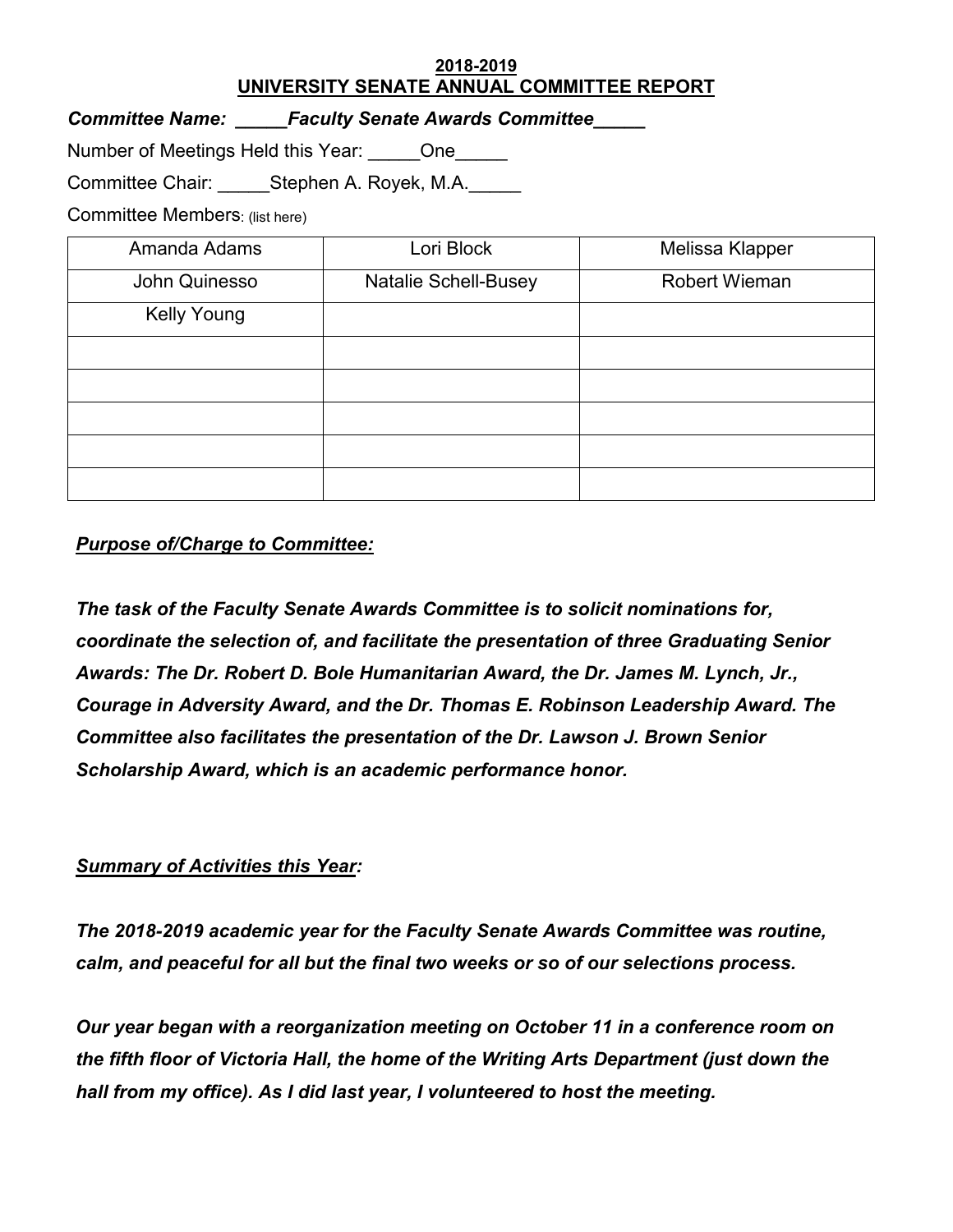*The first item of business for the meeting was to select a chair, and I was chosen by unanimous acclamation. Next up was the selection of a submission deadline for nominations, which we discussed based on the schedules and obligations of our members. We settled on Friday, February 22 at 5 p.m.*

*I then volunteered to take care of updating the various materials the committee uses to solicit and accept nominations:*

- Our Call for Nominations that appears every six business days in the Rowan *Announcer from mid-October to late February*
- Our Electronic Nomination Forms through which members of the campus *community – students, faculty, and staff – can nominate individuals for the three awards. These nominations are based on specific criteria included on the nomination form.*
- We also discussed a new way to publicize the nomination process: Sending a *letter to all department chairs on campus encouraging them to share the reminder with their faculty members and staff. This letter was sent out on February 6, 2019, about three weeks before the nomination submission deadline.*

*With the website up and running, successfully accepting applications, and with our weekly Announcer items running as scheduled, we settled in to wait for the Feb. 22 deadline when we would meet again to review the nominations and make our selections.*

*This is when the angst and excitement began.*

*I sat down on Saturday morning, February 23 to download the nomination forms from the three sites and put them in a shared Google Drive to share with the committee. They were going to read each document in the three categories and make their selections. We then planned to meet about a week later to discuss our thoughts on the nominations as a group and decide on the winners.*

*When I went into the site, I found out I only was able to see the names of the seniors that were nominated, but was not able to download the accompanying files. This revelation set off a series of email exchanges over the next two weeks with current and former*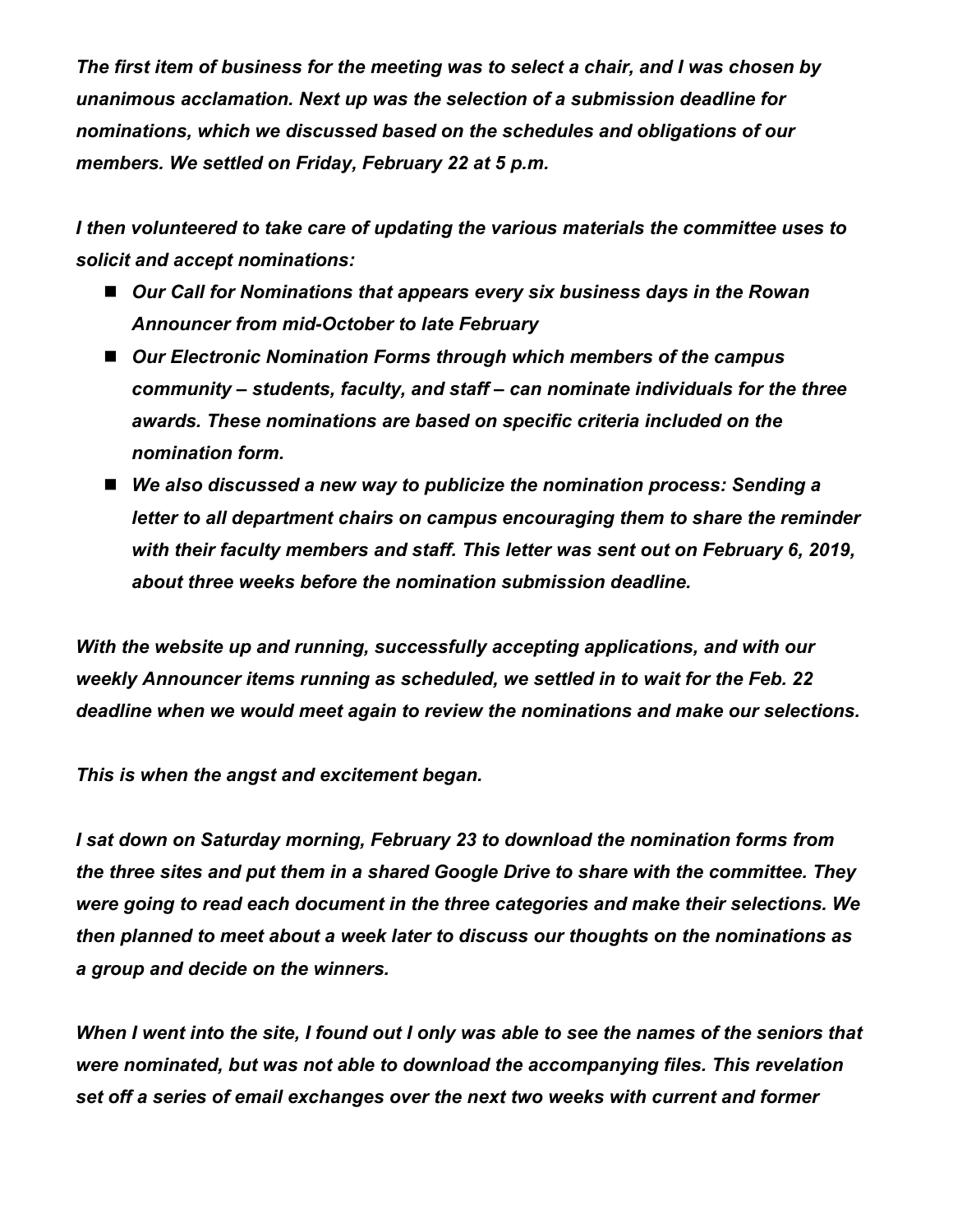*committee members, the university IRT office, and eventually with Faculty Senate President Bill Friend, who helped bring the problem to resolution.*

*The problem ended up being that a former member of the committee – the person who set up the automated system to collect nominations a few years ago – did not make the Google Drive public, meaning only she could access the data stored within.*

*This two-week delay caused us to cancel our in-person meeting for discussion and selection of our winners and I created a new group Google Drive as soon as the files were accessible. We received nine nominations for the Lynch Award, eight for the Robinson Award, and one for the Bole Award.*

*Now that everyone could read and evaluate the nominations, we held an online vote where committee members sent me their top three selections for the two awards being contested. (After reviewing the one Bole Award nominations, we agreed this person was deserving of the honor and his "win" was confirmed.)*

*As the committee ballots began hitting my inbox, the results could not have been clearer. Both votes were 7-1 in favor of the eventual winners. I shared the results with the full committee and thanked the members for their service.*

*One additional point on the nominations and voting: One student nominated one of her professors, on separate electronic forms, for each of the three student awards. We discussed this via email among the committee and decided no change was needed to the verbiage of our materials. It was obvious, in our opinion, that the awards were designed for students only and we chalked this up as an isolated event.*

*Once we had our winners, the process calmed down; the Medallions were ordered and presented as scheduled at the Celebrating Leadership Awards Ceremony on Sunday, April 14.*